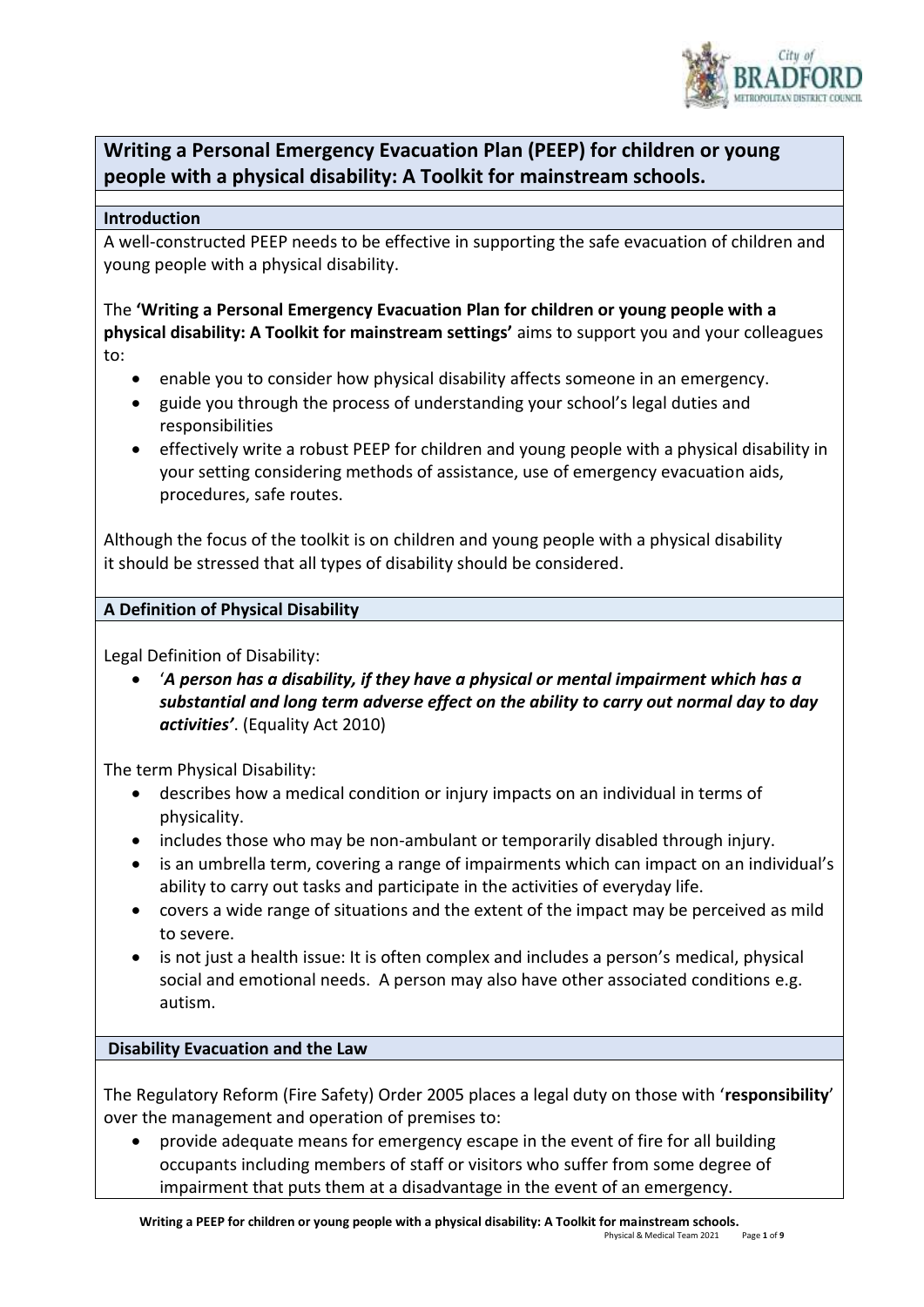Undertake a fire risk assessment as the means by which a 'responsible person' can identify and manage fire risks. The provision of facilities for the safe emergency evacuation of those with impairments should be considered an important part of the fire risk management process.

Head teachers and governors are classed as '**responsible persons'** and so have a duty to comply with legislation and follow relevant fire safety guidance of school.

The responsible person must where necessary safeguard the safety of relevant persons by ensuring that:

Emergency routes and exits:

- $\circ$  are indicated by signs and those requiring illumination are provided with emergency lightening of adequate intensity in normal lightening fails
- o lead as directly as possible to a place of safety
- o should be clear at all times
- Emergency doors are not locked, instead should be easily opened by any person who may require to use them in an emergency
- Emergency doors open in the direction of escape so that is it possible for persons to evacuate the premises as quickly as possible.

Employees must cooperate with the responsible person/employer to ensure that the work place is safe from fire and its effects and must not do anything that will place themselves or other people at risk.

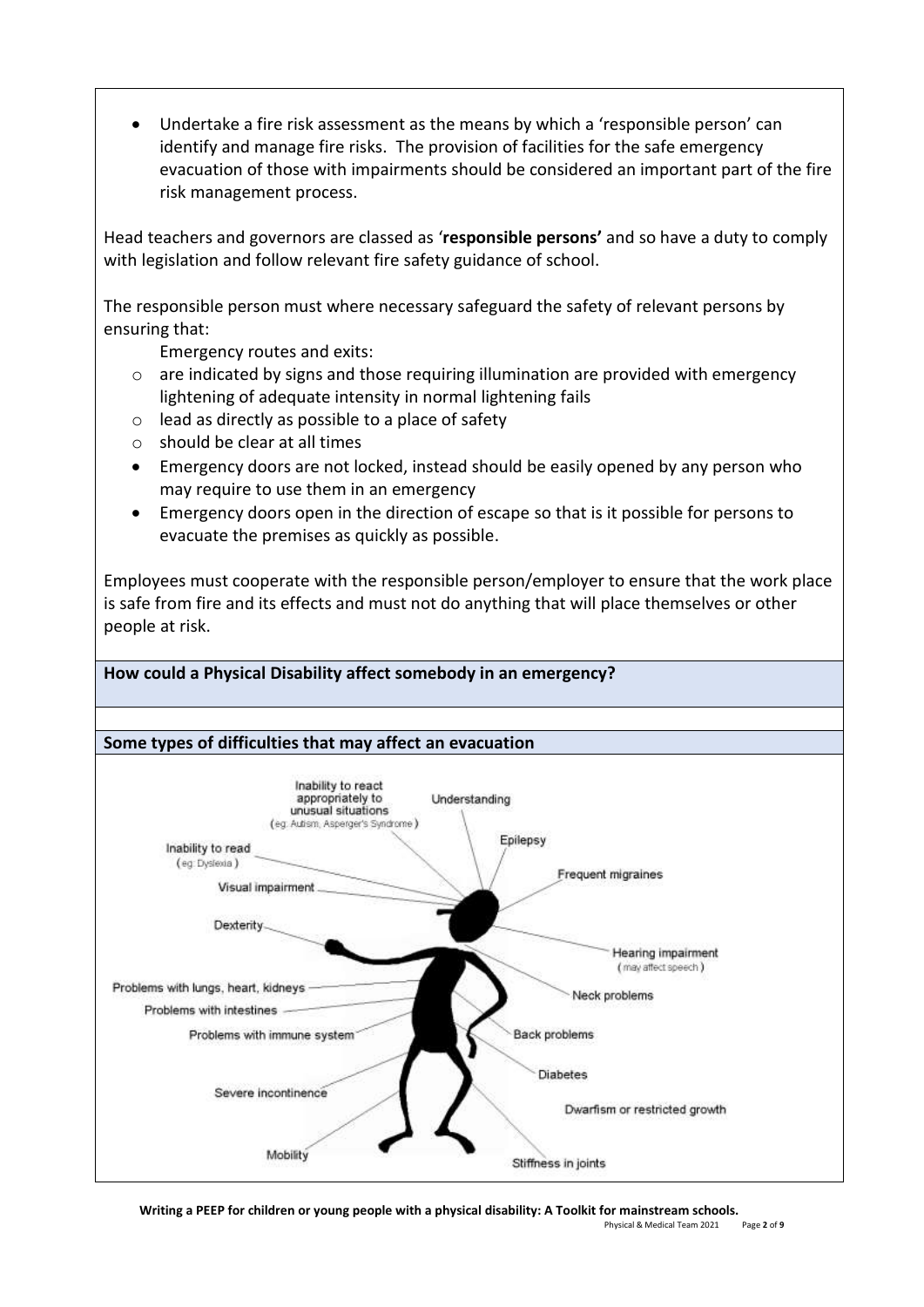



Individuals with physical disabilities have unique needs and capabilities that may put them at risk from performing even the most basic fire safety practises. They may also have other needs e.g. underlying health conditions, medical needs, learning needs, hearing impairment or visual impairment.

These limitations include:

### **Mobility conditions**

- wheelchair user,
- unable to access the physical environment
- stiffness in joints-
- unable to walk with support of equipment e.g. walking aids: walker, crutches
- totally reliant on the actions of others e.g. to propel wheelchair,
- restricted growth and unable to use stairs, or manage stairs quickly
- slow pace, frequent stops, slow progress in evacuation,
- unable to open the door (Dexterity)

### **Medical Conditions**:

- problems with lungs, heart, kidneys- severely affected by smoke
- may be connected to medical equipment, O2,
- seizures brought on by the sight of a strobe (Epilepsy)

### **Learning Needs**: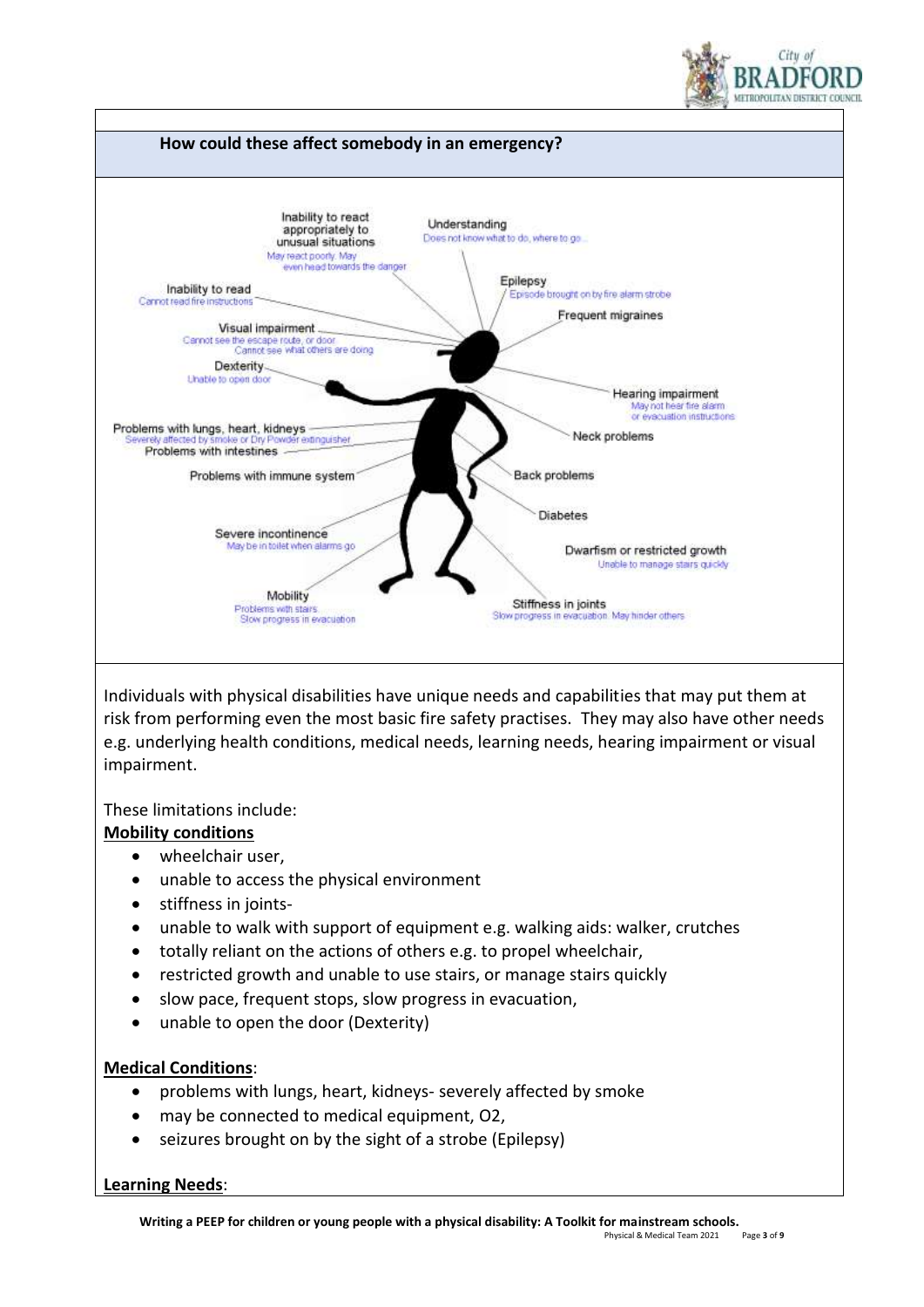- may not have an understanding of the danger, does not know what to do, where to go, may react by going in any direction, even towards the danger,
- inability to read- cannot read fire instructions,
- inability to communicate verbally

### **Hearing Impairment**:

may not hear fire alarm or evacuation instructions

### **Visual Impairment**:

- unable to see escape route, fire exit door or obstacles in the way,
- cannot see what others are doing

### **Examples of Emergency Evacuation Aids**

Emergency Evacuation aids can be used following appropriate training as using incorrectly could lead to injury to the evacuee or persons carrying out the evacuation.

### **Evacuation Chairs:**

- enables moving an individual downstairs/upstairs
- minimises the risk of manual handling and associated injuries which could occur if an individual were to be physically carried out of the building.
- come in different shapes and sizes with different functions and capabilities.
- all evacuation equipment will require full chair training and regular practice contact the provider of the equipment to arrange training. If a manual handling issues arises following this training e.g. how to transfer the individual in/out of the evacuation chair contact the Physical and medical team.

## **Evacuation sheets, sledges and Slip mats**

- can be used for individuals with physical difficulties/mobility impairment.
- can be used through corridors as well as on stairs. (the size of door and corridors on the escape route need to be checked to ensure this will fit through).
- have straps and buckles so that the individual is securely strapped to whilst moved to safety.

### **Writing a PEEP?**

**What is a PEEP ?:** A PEEP is a **P**ersonal **E**mergency **E**vacuation **P**lan personal to the needs of an individual who may need assistance to evacuate a building or reach a place of safety in the event of an emergency. Its aim is to provide an individual who can't get themselves out of a building unaided with the necessary information and assistance to be able to manage their escape to a place of safety.

### **Writing a PEEP:**

- Assess the needs of the individual taking into account their physical disability, their capabilities and identify what assistance is required (including the extent of such assistance) in order to evacuate a building or reach a place of safety in the event of an emergency.
- From the information gathered a PEEP should be developed.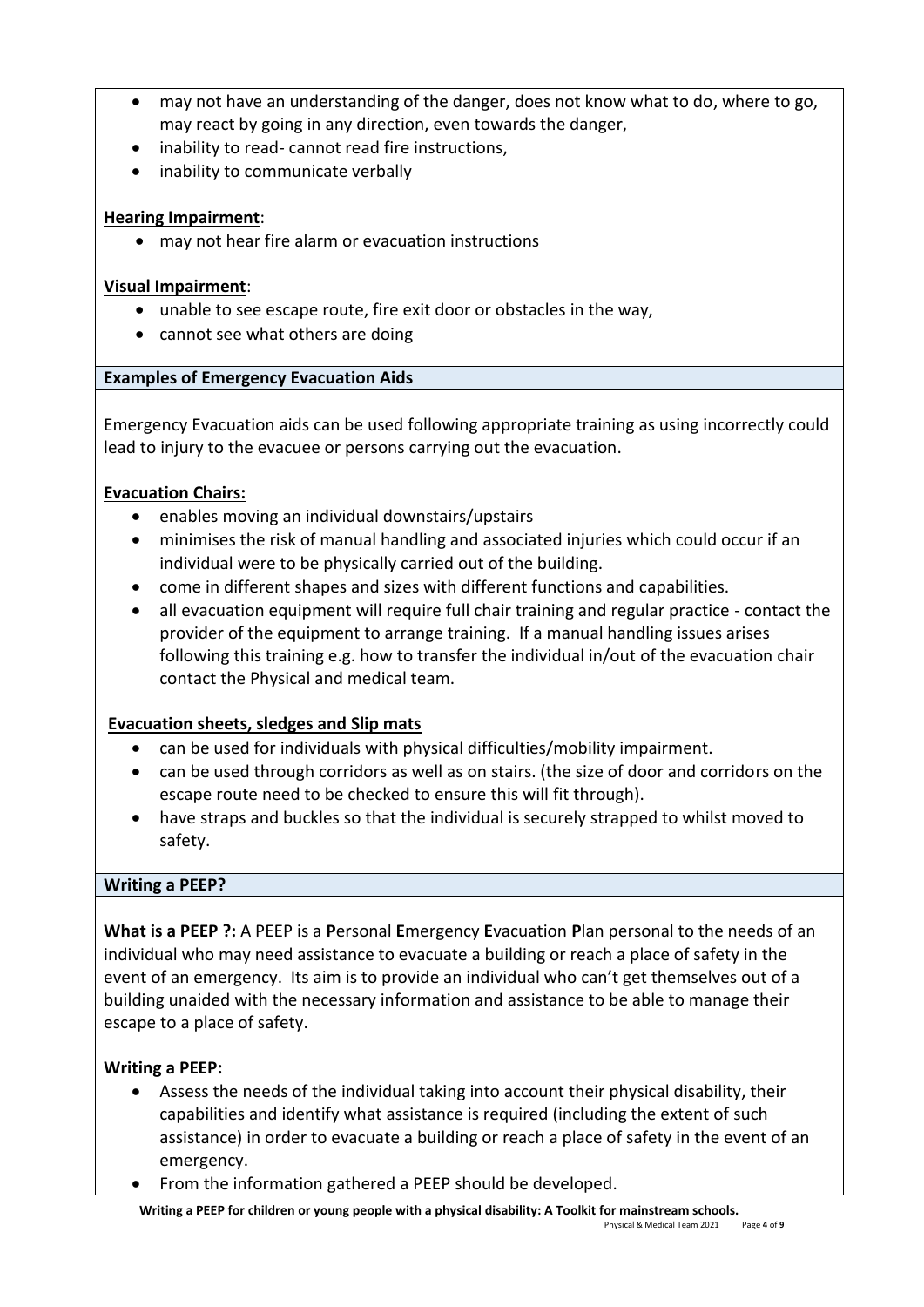

- It needs to be written with active participation of the child/young person, parents/carers, school staff/specialist staff and other agencies e.g. health.
- Input from health and safety officers and others may be necessary to ensure adaptations are in place for safe evacuation from the building.

## **What should be included ?:**

- how the alarm will be raised
- identify and name individuals responsible for assisting the individual ensuring their safe removal from the building
- outline the method of assistance e.g. transfer procedures to be used for the individual in each area of the building
- identify what equipment will be used
- outline the step by step evacuation procedure
- outline the safe route to be used
- named additional personal needs to be included to cover possible staff absence.

Responsibilities MUST be clearly communicated to persons responsible for assisting and a copy of the PEEP given to the individual, all staff named in the document as well as parents. A copy also needs to retained in the pupil Profile record.

## **Training:**

To be effective, any Emergency Plan depends on the ability of staff to respond efficiently. Staff will therefore need to receive instructions, practical demonstrations and training appropriate to their responsibilities.

This may include some/all of the following elements:

- Fire drills
- Specific training/instruction for nominated members of staff e.g. Fire Wardens

## **Methods of Assistance**

Methods of assistance/guidance needs to include:

- details of transfers procedures outlining how transfers procedures will be made to enable safe evacuation to take place speedily and safely
- details of methods of guidance
- outlines what equipment will be used

## **Equipment provided**

- list equipment provided
- equipment should be listed in connection with safe evacuation e.g. if a child is in a standing frame, hoist or classroom chair that equipment may be suitable for immediate evacuation. If not, use of evacuation aids for removal downstairs must be considered and recorded as required. (see above examples of evacuation aids)

**Considerations-**Provision of evacuation chairs or comparable equipment and staff trained in the correct and safe techniques for using this equipment.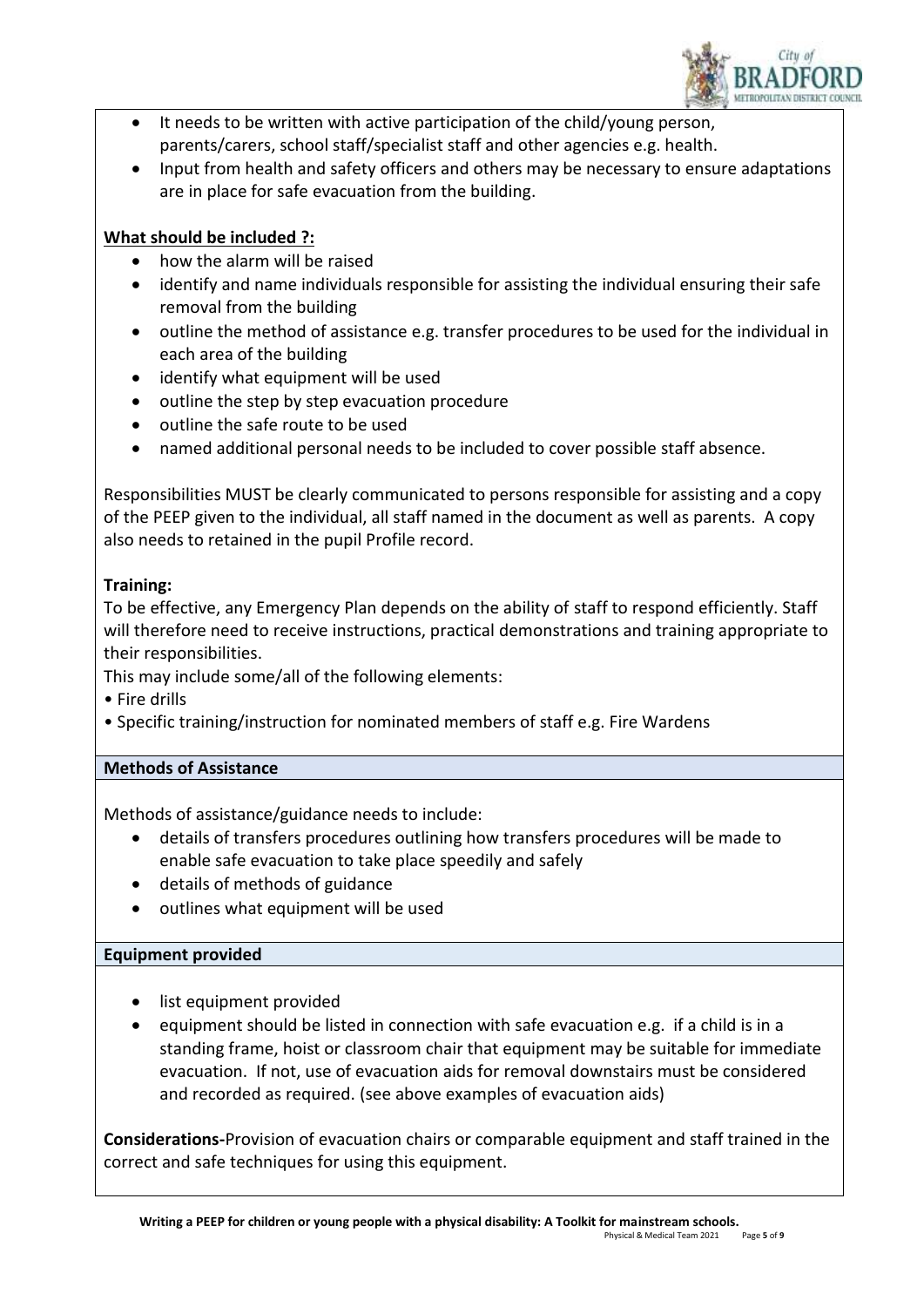#### **Evacuation Procedure**

The exact procedure needs to:

- provide a step by step account beginning from the alarm being activated and finishing at the point when the individual reaches the assembly point outside the building.
- must be detailed for each type of evacuation e.g. evacuation using a wheelchair, from a height adjustable bed, classroom floor, sensory room, swimming pool, etc.
- include the details of the named persons assisting the individual
- outline what safe route is to be used considering individual's time table, access to different areas of the building, different buildings
- Given the unique characteristics of buildings and the need for a PEEP to take account of an individual's capabilities, individuals with physical disabilities who regularly use different buildings may have to have a separate PEEP for each building.
- A list of the safe escape routes out of the school building should be made for each pupil requiring a PEEP, considering their timetable and access to rooms/areas of the building.
- In the event of a wheelchair user accessing an upper floor of a building, a method of evacuation needs to be identified as the lift cannot be used unless it is an 'evacuation lift'.
- If an 'Evacuation chair' or other evacuation aids are not suited for an individual with a physical disability/wheelchair user to use from an upper floor, advice can be sought from the Fire safely officer or Fire and Rescue Service regarding an agreed procedure.
- In the case of a swimming pool consideration must be made to provision of silvered emergency blankets near to the exit for collection on the way out of the building.

A map of the school site with highlighted fire exists and safe routes is very useful.

**Lifts:** Most lifts cannot be used in an emergency. Any lift used for the evacuation should be an "evacuation lift." The individual lift servicing contractor, or a Specialist Fire Safety Advisor, will be able to tell you if, and in what circumstances, a lift may be used in the event of a fire.

**Temporary refuges:** Some school buildings have a designated 'temporary refuge'. Anyone staying put in the building could be subject to possible prosecution unless there is a specific 'Stay Put Policy' that has been agreed with the West Yorkshire Fire and Rescue service.

### **Fire Drills:**

Ensure a fire drill is practiced using the PEEP as least termly to ensure safe and swift evacuation. Review the PEEP following the fire drill and reflect on any changes that need to be made and identify further arrangements as required. Practising of a routine at a time without a fire alarm sounding may be very beneficial to children with hearing/visual impairments and those with auditory/ other sensory hyper/hyposensitivity.

#### **Review and update**

Personal Emergency Evacuation Plans must be reviewed:

- at least annually
- or earlier if there is a change to the individual's health, mobility needs, equipment, or timetable.
- or following a request from parent, carer, child/young person, school staff or health

**Writing a PEEP for children or young people with a physical disability: A Toolkit for mainstream schools.**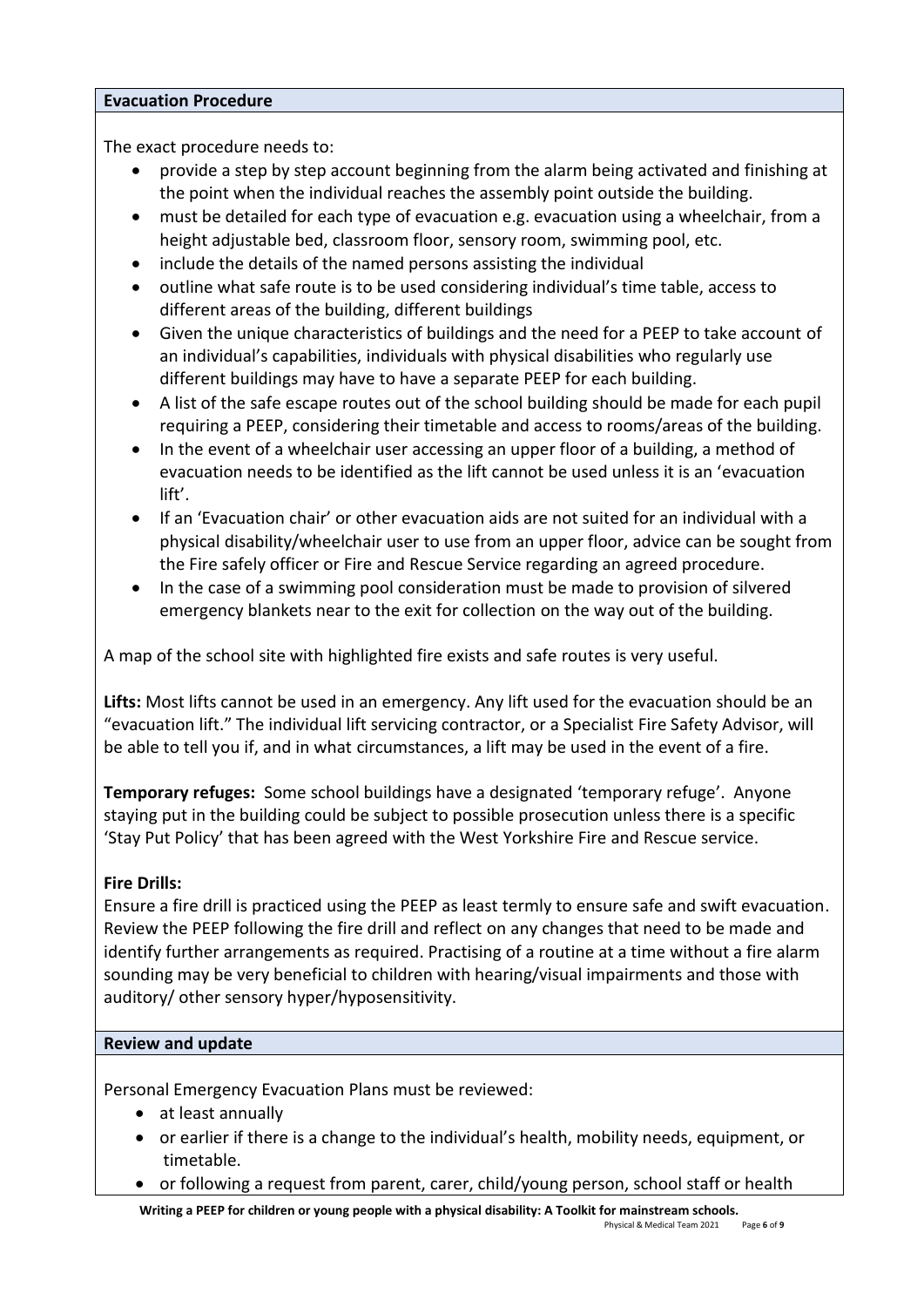

professionals.

| <b>Example of a PEEP</b> |  |  |  |  |  |  |
|--------------------------|--|--|--|--|--|--|
|--------------------------|--|--|--|--|--|--|

| <b>EVAILING ALAI FFI</b>                                                                                           |                           |                     |       |
|--------------------------------------------------------------------------------------------------------------------|---------------------------|---------------------|-------|
|                                                                                                                    |                           |                     |       |
|                                                                                                                    |                           |                     |       |
| Name                                                                                                               |                           |                     |       |
| <b>Building</b>                                                                                                    |                           |                     |       |
| Floor                                                                                                              |                           |                     |       |
| Room                                                                                                               |                           |                     |       |
| <b>Department</b>                                                                                                  |                           |                     |       |
|                                                                                                                    |                           |                     |       |
| <b>AWARENESS OF PROCEDURE:</b>                                                                                     |                           |                     |       |
| The child/young person is informed of a fire evacuation by:                                                        |                           |                     |       |
| <b>Existing alarm system</b>                                                                                       | Visual alarm              | <b>Staff member</b> | Other |
|                                                                                                                    |                           |                     |       |
|                                                                                                                    |                           |                     |       |
| <b>DESIGNATED ASSISTANCE:</b>                                                                                      |                           |                     |       |
| The following people have been designated to give the pupil assistance to get out of the building in an emergency. |                           |                     |       |
| Name                                                                                                               |                           |                     |       |
|                                                                                                                    |                           |                     |       |
| <b>Contact details</b>                                                                                             |                           |                     |       |
|                                                                                                                    |                           |                     |       |
| METHODS OF ASSISTANCE: E.g. transfer procedures, methods of guidance etc. Include a diagram of escape routes       |                           |                     |       |
| of the building if possible.                                                                                       |                           |                     |       |
|                                                                                                                    |                           |                     |       |
| $\bullet$                                                                                                          |                           |                     |       |
|                                                                                                                    |                           |                     |       |
| <b>EQUIPMENT PROVIDED</b> including means of communication                                                         |                           |                     |       |
|                                                                                                                    |                           |                     |       |
| $\bullet$                                                                                                          |                           |                     |       |
|                                                                                                                    |                           |                     |       |
| EVACUATION PROCEDURE: A step by step account beginning from the alarm being activated                              |                           |                     |       |
|                                                                                                                    |                           |                     |       |
| ٠                                                                                                                  |                           |                     |       |
|                                                                                                                    |                           |                     |       |
| <b>SAFE ROUTE (S):</b>                                                                                             |                           |                     |       |
|                                                                                                                    |                           |                     |       |
| $\bullet$                                                                                                          |                           |                     |       |
|                                                                                                                    |                           |                     |       |
|                                                                                                                    |                           |                     |       |
| SENDCO's signature                                                                                                 |                           |                     |       |
| Date of initial assessment                                                                                         |                           |                     |       |
| Date of PEEP                                                                                                       |                           |                     |       |
| Date of REVIEW (minimum annually)                                                                                  |                           |                     |       |
|                                                                                                                    |                           |                     |       |
| Copied to                                                                                                          |                           |                     |       |
| <b>Pupil Profile Record</b>                                                                                        |                           |                     |       |
| Class folder for all staff (including subject teachers)                                                            |                           |                     |       |
| visiting specialists and supply teachers                                                                           |                           |                     |       |
| <b>Parents/Carers</b>                                                                                              |                           |                     |       |
| Site manager                                                                                                       |                           |                     |       |
|                                                                                                                    |                           |                     |       |
|                                                                                                                    |                           |                     |       |
|                                                                                                                    |                           |                     |       |
| <b>Example of a completed PEEP</b>                                                                                 |                           |                     |       |
|                                                                                                                    |                           |                     |       |
|                                                                                                                    |                           |                     |       |
| Name                                                                                                               | Pupil Z                   |                     |       |
| <b>Building</b>                                                                                                    | X Primary School          |                     |       |
| Floor                                                                                                              | All on level ground floor |                     |       |
| Room                                                                                                               | Mr Smith's Y2 Classroom   |                     |       |
| <b>Department</b>                                                                                                  | n/a                       |                     |       |
|                                                                                                                    |                           |                     |       |
| <b>AWARENESS OF PROCEDURE:</b>                                                                                     |                           |                     |       |
| The child/young person is informed of a fire evacuation by:                                                        |                           |                     |       |
| <b>Existing alarm system</b>                                                                                       | Visual alarm              | <b>Staff member</b> | Other |
|                                                                                                                    |                           | X                   |       |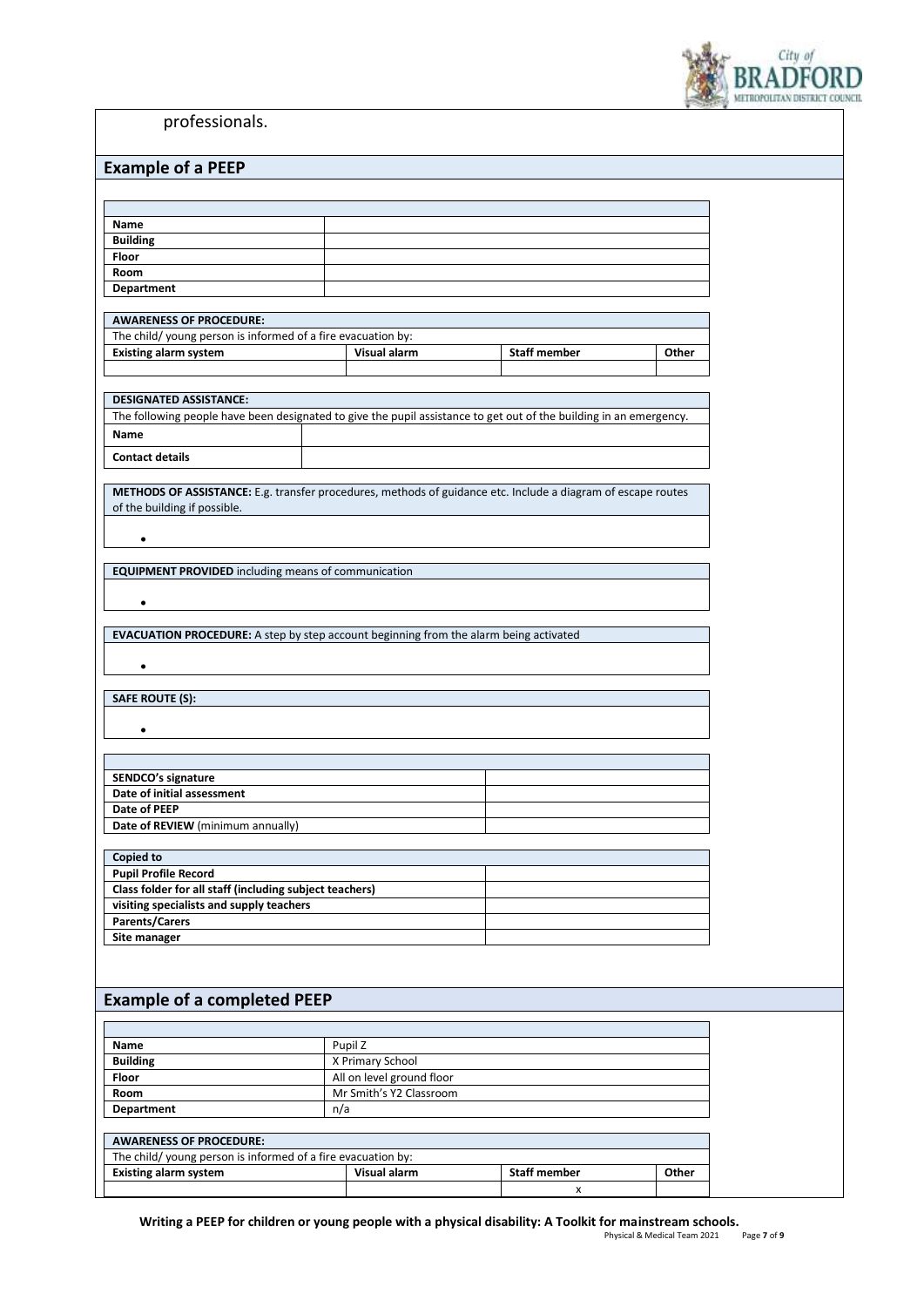| <b>DESIGNATED ASSISTANCE:</b>                                                         |                                                                                                                                                                                                           |  |  |  |
|---------------------------------------------------------------------------------------|-----------------------------------------------------------------------------------------------------------------------------------------------------------------------------------------------------------|--|--|--|
|                                                                                       | The following people have been designated to give the pupil assistance to get out of the building in an emergency.                                                                                        |  |  |  |
| Name                                                                                  | Mr Smith / Classroom teacher / Mrs Lee / Ms Zolt / Ms Ryan                                                                                                                                                |  |  |  |
| <b>Contact details</b>                                                                | Insert internal phone numbers / work mobiles                                                                                                                                                              |  |  |  |
|                                                                                       |                                                                                                                                                                                                           |  |  |  |
| ٠                                                                                     | <b>METHODS OF ASSISTANCE:</b> E.g. transfer procedures, methods of guidance etc.<br>Pupil Z to be assisted in her wheelchair to the KS1 playground via the rear exit or ramped classroom exit             |  |  |  |
| $\bullet$                                                                             | Pupil Z to be assisted out of the building in her standing frame / walker                                                                                                                                 |  |  |  |
| ٠                                                                                     | Pupil Z to be evacuated out of the building using an evacuation cushion / pod / mat from the therapy                                                                                                      |  |  |  |
| bench or the floor                                                                    |                                                                                                                                                                                                           |  |  |  |
| $\bullet$<br>and the equipment above will be used                                     | If the walker / standing frame are difficult to manoeuvre then Pupil Z to be assisted rapidly to the floor                                                                                                |  |  |  |
|                                                                                       |                                                                                                                                                                                                           |  |  |  |
| <b>EQUIPMENT PROVIDED:</b> including means of communication<br>manual wheelchair<br>٠ |                                                                                                                                                                                                           |  |  |  |
| standing frame (wheeled)<br>٠                                                         |                                                                                                                                                                                                           |  |  |  |
| ٠                                                                                     | walker (Kaye walker)                                                                                                                                                                                      |  |  |  |
| ٠                                                                                     | mobile toilet frame (on wheels)                                                                                                                                                                           |  |  |  |
| mat (gym mat) for playground / floor<br>٠                                             |                                                                                                                                                                                                           |  |  |  |
| communication is verbal.<br>٠                                                         |                                                                                                                                                                                                           |  |  |  |
|                                                                                       | <b>EVACUATION PROCEDURE:</b> A step by step account beginning from the alarm being activated                                                                                                              |  |  |  |
| $\bullet$                                                                             | When the fire alarm sounds, the class teacher will designate a TA or leave what he is doing and go                                                                                                        |  |  |  |
|                                                                                       | straight to Pupil Z. (Other children in the class will receive verbal instruction to line up at the class door)                                                                                           |  |  |  |
| ٠                                                                                     | The class teacher/TA will push Pupil Z in her wheelchair out of the school building using the nearest and                                                                                                 |  |  |  |
| safest route.<br>٠                                                                    | When Pupil Z s in her walker, standing frame, the class teacher/TA will push the equipment out of the                                                                                                     |  |  |  |
| nearest fire exit.                                                                    |                                                                                                                                                                                                           |  |  |  |
| $\bullet$                                                                             | When Pupil Z is on the floor the class teacher/TA will assist her to the evacuation cushion, beanbag or                                                                                                   |  |  |  |
|                                                                                       | mat to evacuate her out of the classroom and through the nearest fire exit.                                                                                                                               |  |  |  |
| ٠                                                                                     | If in the toilet, Pupil Z will be assisted out having first ensured clothes are in place, using the mobile toilet                                                                                         |  |  |  |
| frame.                                                                                |                                                                                                                                                                                                           |  |  |  |
|                                                                                       | Ramps are in position from every exit in the school, and once outside the building Pupil Z will be taken to                                                                                               |  |  |  |
|                                                                                       | the assembly point for her class in the KS1 playground. If at the back of the building an adult will remain                                                                                               |  |  |  |
| Pupil Z will be removed away from the building.                                       | with her as moving over the grass area is difficult if in the wheelchair/walker/standing frame. However,                                                                                                  |  |  |  |
| <b>SAFE ROUTE(S)</b>                                                                  |                                                                                                                                                                                                           |  |  |  |
| ٠                                                                                     | Pupil Z will leave the school building via the rear entrance and be assisted around to the front of the                                                                                                   |  |  |  |
|                                                                                       | building to the class assembly point.                                                                                                                                                                     |  |  |  |
|                                                                                       | If the rear exit is blocked, then Pupil Z will be assisted by an adult to leave the school building via the                                                                                               |  |  |  |
|                                                                                       | classroom fire exit and down the ramp to the assembly point.                                                                                                                                              |  |  |  |
|                                                                                       | If Pupil Z is in the library, she should be assisted out through the rear door as this entrance is the nearest                                                                                            |  |  |  |
| fire exit.                                                                            |                                                                                                                                                                                                           |  |  |  |
| $\bullet$                                                                             | If Pupil Z is in the IT suite the fire exit and ramp should be used to leave the building.<br>If in the dining hall or in PE lesson in hall, Pupil Z will be assisted to leave through the nearest ramped |  |  |  |
| exit, and join other pupils at the assembly point.                                    |                                                                                                                                                                                                           |  |  |  |
|                                                                                       |                                                                                                                                                                                                           |  |  |  |
| <b>SENDCO's signature</b>                                                             |                                                                                                                                                                                                           |  |  |  |
| Date of initial assessment                                                            |                                                                                                                                                                                                           |  |  |  |
| <b>Date of PEEP</b>                                                                   |                                                                                                                                                                                                           |  |  |  |
| Date of REVIEW (minimum annually)                                                     |                                                                                                                                                                                                           |  |  |  |
| Copied to                                                                             |                                                                                                                                                                                                           |  |  |  |
| <b>Pupil Profile Record</b>                                                           |                                                                                                                                                                                                           |  |  |  |
| Class folder for all staff (including subject teachers)                               |                                                                                                                                                                                                           |  |  |  |
| visiting specialists and supply teachers                                              |                                                                                                                                                                                                           |  |  |  |
| <b>Parents/Carers</b>                                                                 |                                                                                                                                                                                                           |  |  |  |
| Site manager                                                                          |                                                                                                                                                                                                           |  |  |  |
|                                                                                       |                                                                                                                                                                                                           |  |  |  |
| <b>Links to relevant websites</b>                                                     |                                                                                                                                                                                                           |  |  |  |
| http://bts.bradford.gov.uk                                                            |                                                                                                                                                                                                           |  |  |  |
| www.uws.ac.uk                                                                         |                                                                                                                                                                                                           |  |  |  |
|                                                                                       |                                                                                                                                                                                                           |  |  |  |